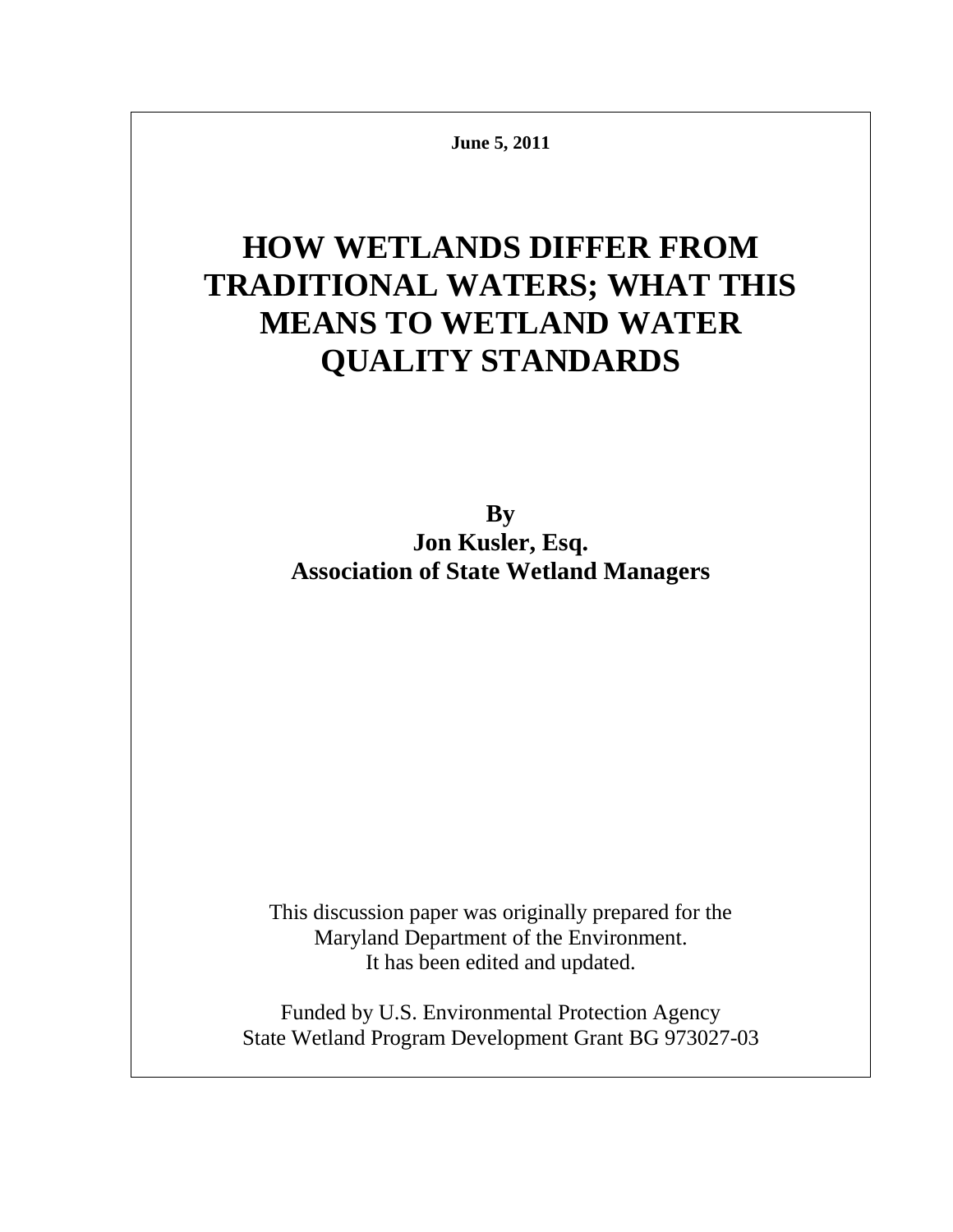# **HOW WETLANDS DIFFER FROM TRADITIONAL WATERS; WHAT THIS MEANS TO WETLAND WATER QUALITY STANDARDS[1](#page-1-0)**

### **By Jon Kusler, Esq.[2](#page-1-1)**

This paper has been prepared to stimulate discussion. It is one of several papers on the subject of wetlands and water quality standards prepared by the author for the Maryland Department of the Environment.<sup>[3](#page-1-2)</sup> This paper has been updated. Recommendations are based, primarily, upon lessons learned from the fourteen states which have adopted explicit water quality standards for wetlands. More detailed recommendations concerning content of wetlands and water quality standards based upon the experience of other states are contained in a companion paper: Jon Kusler, Water Quality Standards for Wetlands.

This paper addresses three questions: How are wetlands similar to other waters? How are wetlands different from other "traditional" waters? What do these differences mean in terms of establishing water quality standards for wetlands?

#### **Clean Water Act Requirements**

The Clean Water Act establishes a federal/state/tribal partnership to restore and protect the chemical, physical, and biological integrity of the Nation's waters (See Section 101 of the Act). Section  $303(C)(2)(A)$  requires states to adopt water quality standards for waters. Section 305(b) and 303(d) of Clean Water Act and regulations adopted by the U.S. Environmental Protection Agency (EPA) pursuant to these sections require states to list "impaired" waters. See Jon Kusler, Water Quality Standards for Wetlands. No distinctions are made in the Act between wetlands and other waters.

A water quality standard consists of four basic elements:<sup>[4](#page-1-3)</sup>

1. designated uses of the waterbody (e.g., recreation, water supply, aquatic life, agriculture),

2. water quality criteria to protect designated uses (e.g., numeric pollutant concentrations and narrative requirements,

3. an antidegradation policy to maintain and protect existing uses and high quality waters, and

4. general policies addressing implementation issues (e.g. low flows, variances, mixing zones).

<span id="page-1-0"></span> $\frac{1}{1}$ <sup>1</sup>This discussion paper has been prepared with support from the Maryland Department of the Environment and the U.S. Environmental Protection Agency. Some of the material included in the paper has been extracted from EPA web sites.

<span id="page-1-1"></span><sup>&</sup>lt;sup>2</sup> Association of State Wetland Managers. The ideas expressed in this paper are those of the author and not necessarily those of the Association or the State of Maryland. 3

<span id="page-1-3"></span><span id="page-1-2"></span><sup>&</sup>lt;sup>3</sup>See Jon Kusler, Water Quality Standards for Wetlands; Jon Kusler, TMDLs and Wetlands. Jon Kusler, Implications And Management Options For Wetlands That Fail To Meet "Designated Use" 4 <sup>4</sup>See http://www.epa.gov/waterscience/standards/about/.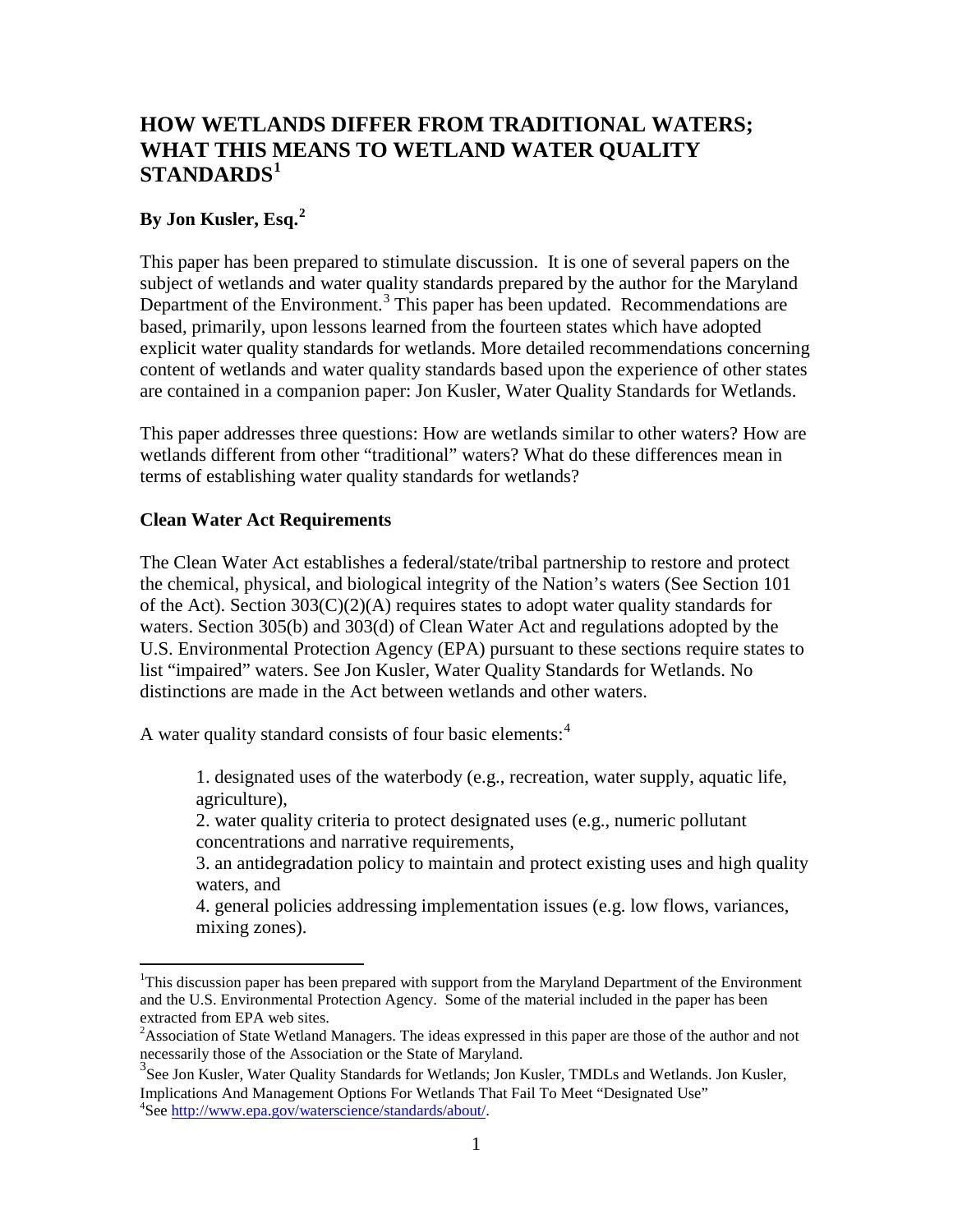EPA in 1990 developed overall guidance for the states in developing water quality standards for wetlands. EPA guidance suggests that states in adopting water quality standards for wetlands: $5$ 

- "Include wetlands in the definition of "state waters."
- Designate uses for all wetlands.
- Adopt aesthetic narrative criteria (the free froms) and appropriate number criteria for wetlands.
- Adopt narrative biological criteria for wetlands.
- Apply the State's antidegradation policy and implementation methods to wetlands."

However, EPA guidelines are flexible and leave considerable discretion to the states.

Fourteen states have adopted water quality standards for wetlands including Wisconsin, Minnesota, Colorado, California, Nebraska, North Carolina, Ohio, Hawaii, Iowa, Florida, Wyoming, Maine, Massachusetts and Washington State. See more detailed discussion of these programs in the companion paper: Jon Kusler, State Water Quality Standards for Wetlands.

Efforts by states to develop and implement water quality standards for wetlands have proven difficult for a number of reasons discussed below although wetlands and more traditional waters also share important characteristics. How are wetlands similar to other waters?

## **Shared Characteristics Between Wetlands and Traditional Waters**

Wetlands share many features with traditional waters (lakes, ponds, rivers, streams, estuarine and coastal waters). Both wetlands and other waters:

- Are saturated from precipitation, high ground water, or tides much of the time,
- Support a range of flora and fauna adapted to inundated or saturated conditions,
- Are characterized, in part, by saturated soils,
- Provide a broad range of services to society including but not limited to fisheries, habitat for rare and endangered species, water supply, recreation, aesthetics, etc.
- Are subject to a broad range of chemical, physical, and biological pollutants which threaten the flora and fauna and many of the services to society,
- Are, in most instances, considered "waters of the U.S." by the federal government and most states,
- Are subject to public trust and navigable servitude doctrines (in some instances), and
- Affect, through runoff and ground water flow, the quality and quantity of other waters.

<span id="page-2-0"></span> $\frac{1}{5}$ <sup>5</sup><http://www.epa.gov/owow/wetlands/regs/quality.html>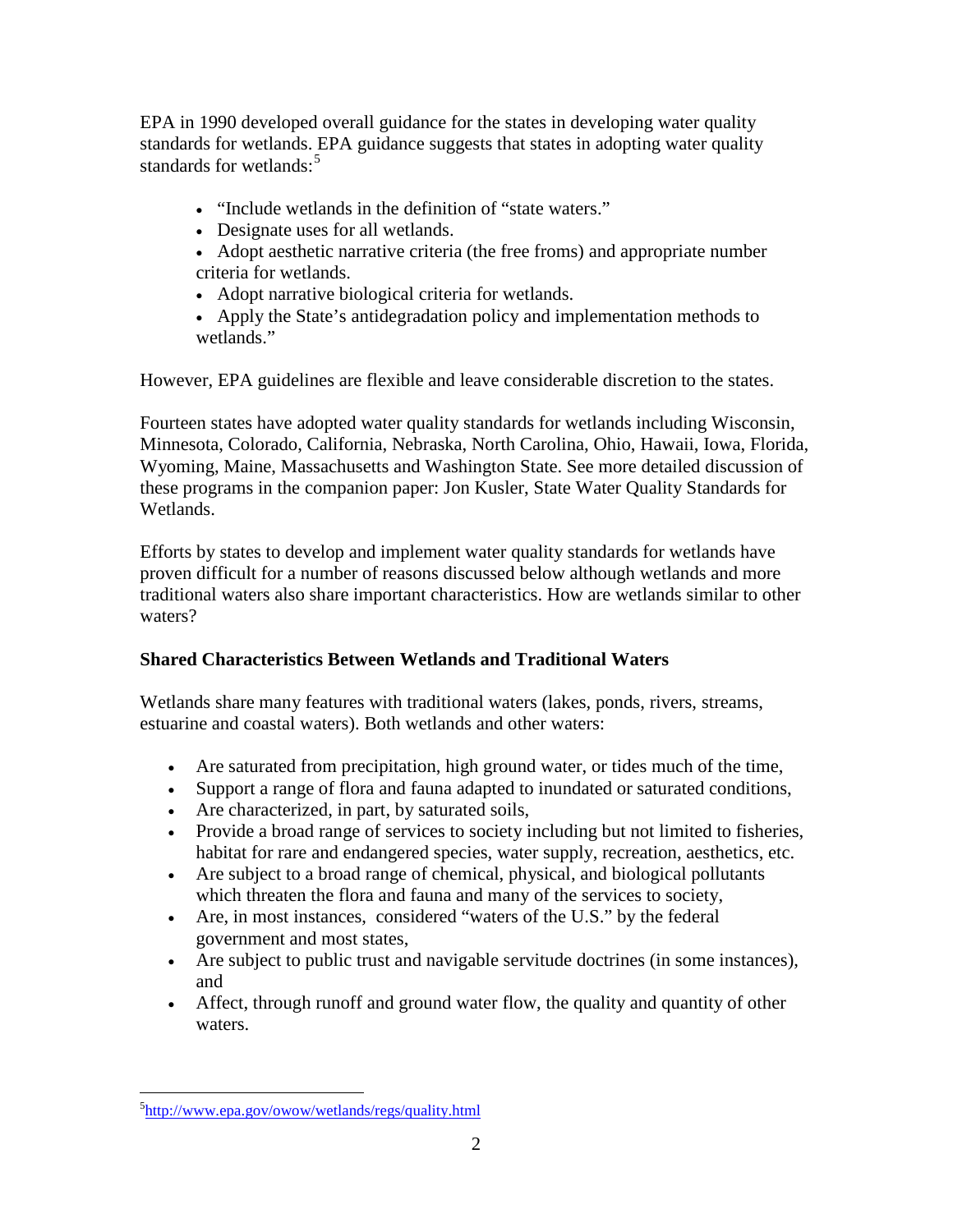However, there are also important differences:

#### **Differences Between Wetlands and More Traditional Waters**

**A. Wetlands Share Many Characteristics with "Lands" as Well as "Waters."** Many wetlands (e.g., forested wetlands, wet meadows) are dry a portion of each year and may be dry for years at a time. Some wetlands have saturated soils but no or little standing water. When dry, they may be characterized by upland plant species and, in some instances, are not easily recognized as wetlands. During dry periods, wetlands may be farmed, used to grow trees, or used for other upland purposes. Unlike navigable lakes, streams, and the oceans, the beds of wetlands are often privately owned. Unlike lakes, streams, and the oceans, wetlands are typically subject to not only "water" policies and management programs but land use goals and doctrines and management techniques such as local land use planning, subdivision regulations, zoning, and building codes.

**B. Wetlands Have a Unique Relationship to Other Waters.** Wetlands not only have some "land" characteristics but also have a unique relationship to other waters. Wetlands, in some instances, intercept pollutants and act as buffers for other waters. They help reduce the sediment loadings and pollution from natural sources and the activities of man such agriculture, forestry, road building, and commercial, residential and industrial development. Increasingly, wetlands are constructed to provide "tertiary" treatment of liquid wastes by removing nitrogen and phosphorous. Wetlands are often restored or created to temporarily store and purify storm waters.

The dual role of wetlands as waters needing protection and waters which protect other waters creates a challenge for establishment of water quality and other regulatory standards including the application of an antidegradation policy. Are they, in a given instance, to be considered "lands" and used for protection of other waters from pollution, sediment, and other impacts? Or, are they to be considered "waters" and given a high degree of protection like other waters.

**C. Differences in Functions/ Values/ Services.** The functions/values of wetlands are similar in some respects and different in others to the functions/values of more traditional waters. For example, they are both habitat for many waterfowl and other birds, fish, reptiles, and amphibians. They are both important for water supply for agriculture, residential, commercial and industrial uses and for recreation. These are common "designated uses" for lake, stream, and estuary water quality standards.

However, most wetlands are not prime swimming areas. Many are not prime canoeing or boating waters. Many of the smaller and drier wetlands (e.g., vernal pools) are not fishing areas although they may provide food chain support for fisheries. But, wetlands also provide a broad range of other services which are not dependent upon water quality but depend more on water quantity, depth, and velocity. Examples include:

- Flood storage.
- Flood conveyance.
- Pollution control.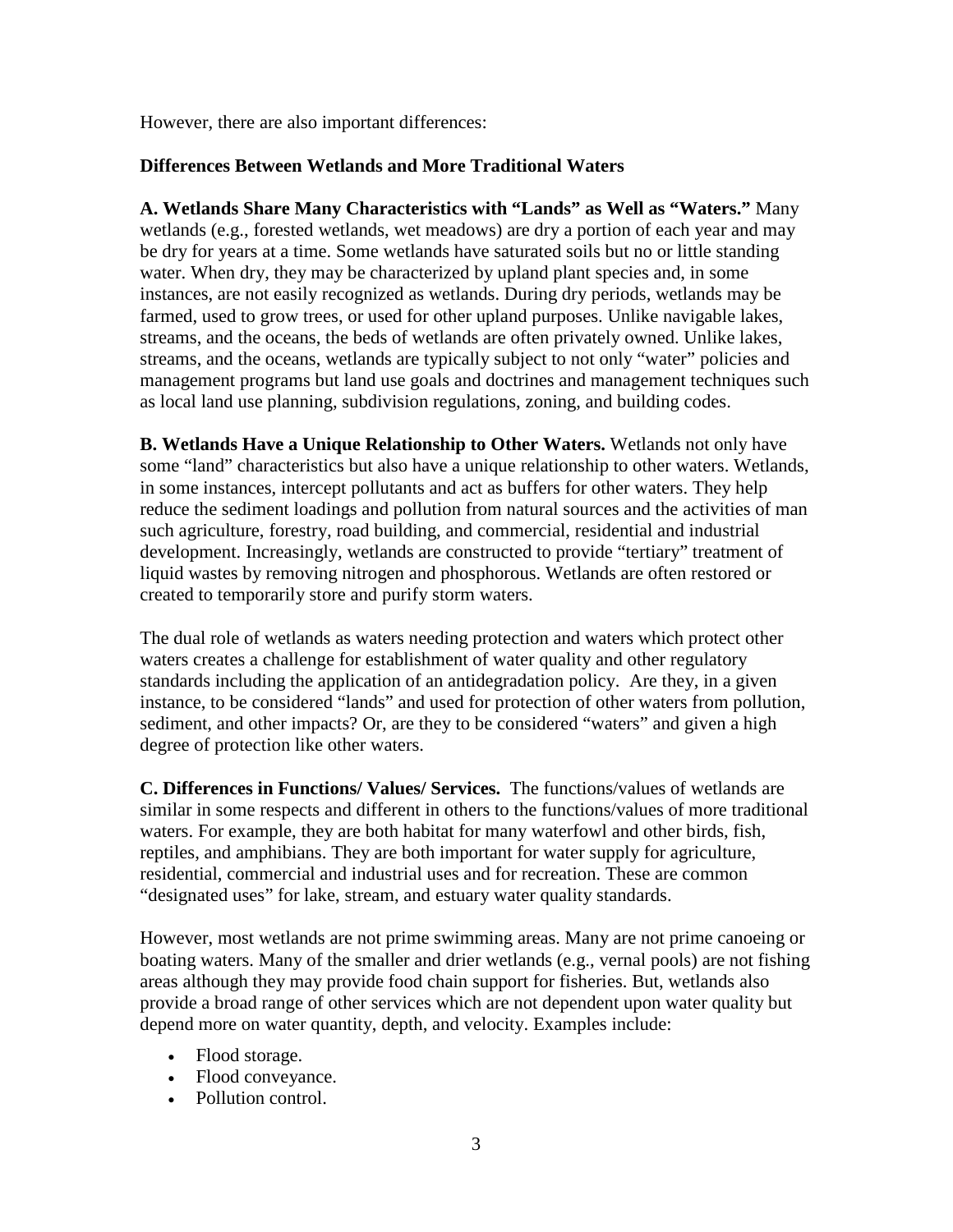- Wave attenuation.
- Erosion control.
- Ground water recharge.

**D. Differences in Sensitivity to Small Changes in Precipitation.** Traditional waters (lakes, streams, coastal waters) typically continue to be recognizable as waters even when seasonal or longer term variations in precipitation and runoff occur. In contrast, a seasonal or long term change in hydrology of even one foot will often temporarily render a wetland dry. Such a change may also destroy a wetland if the change is permanent (e.g., drainage). Seasonal and year to year variability complicate establishment of water quality criteria for wetlands.

**E. Differences in Threats.** Both wetlands and traditional waters are threatened by pollutants (point and nonpoint source) such as toxic chemicals, bacteria, nutrients, and sediment. But, wetlands are also threatened by a broad range of additional activities which affect their ability to provide goods and services. These threats include filling and drainage for agriculture, forestry, subdivision, commercial development, flooding, vegetation removal, and road building. Sediment is also a problem, particularly for smaller isolated wetlands which act as sediment sinks. Water quality standards to "maintain and restore" wetlands must address these additional threats if they are to protect wetlands and the goods and services they provide.

**F. Differences in Numbers of Water Bodies.** Traditional water bodies such as lakes, streams, and coastal waters may number in thousands or even tens of thousands in a state. In contrast, wetlands may number in the millions. This greatly complicates and makes more expensive the development of wetland-specific water quality standards and TMDLs including the mapping, assessment, standard-setting, monitoring and other measures needed for individual bodies of water.

#### **G. Differences in the Ability of Landowners and Others to Identify Wetlands.**

Traditional waters in lakes, ponds, rivers, streams and the ocean are often regulated without mapping because they can be described with relative certainty in regulations and their boundaries can be quite readily identified in the field by landowners and regulatory agencies through a combination of air photos, remote sensing, and field observations of water all or most of the year and (note, this is not true for ephemeral streams). Wetlands are more difficult to identify and delineate their boundaries, particularly isolated wetlands and other wetlands which are dry a portion of the year.

#### **H. Differences in Reversibility of Impacts, Restoration Techniques, Cost of**

**Restoration.** Many impacts to traditional waters such as toxic pollution and nutrients may be, over time, partially or totally reversed when pollution is stopped. In contrast, the impacts of drainage or fills on wetlands are not ordinarily reversed when drainage or fill activities are stopped. Active restoration is needed. For drained wetlands, hydrology must be restored. For filled wetlands, fills need to be removed. Both may be expensive and time-consuming. This makes wetland water quality regulators reluctant to assign an "impaired" status to filled or drained wetlands if restoration is thereby required. In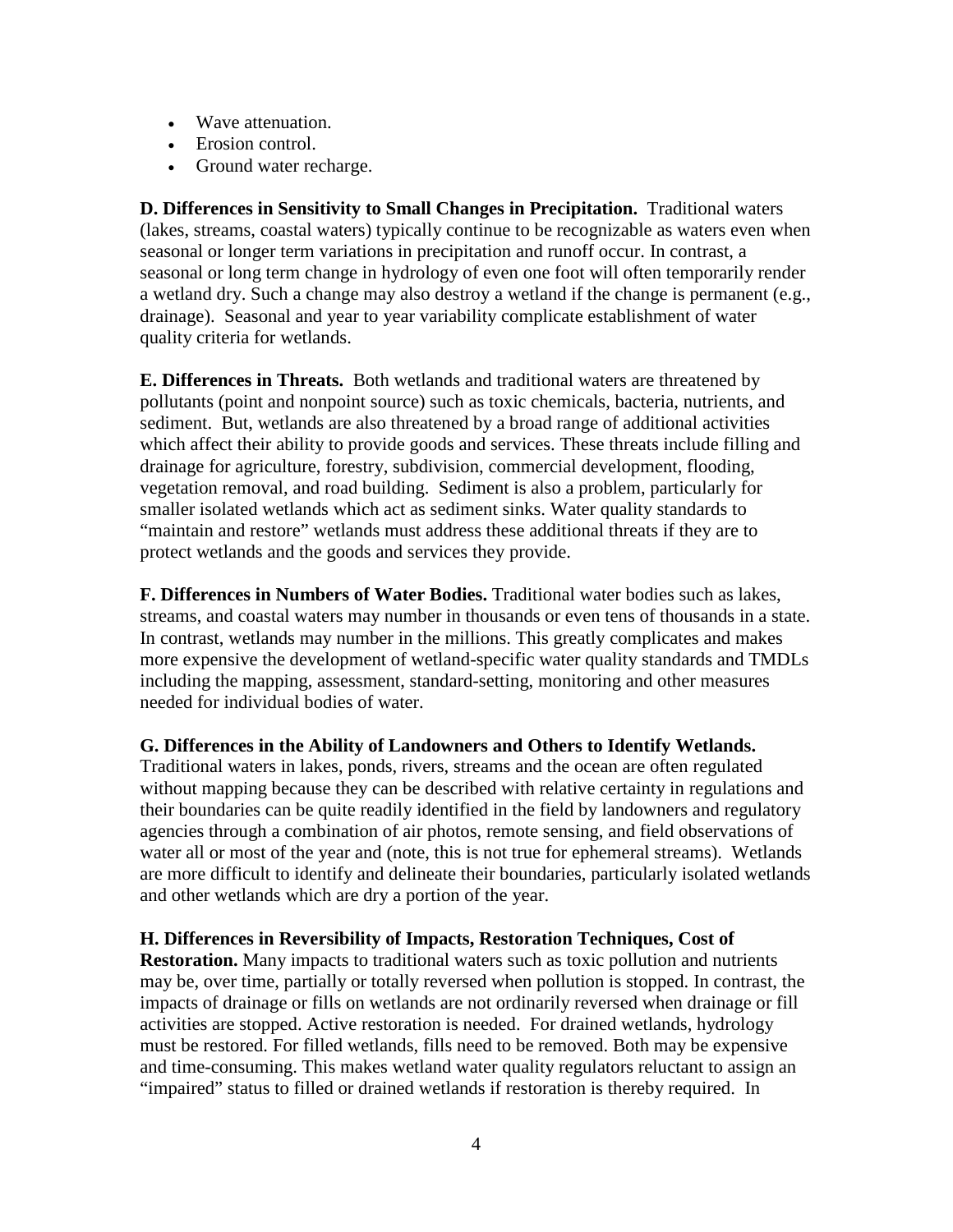addition, traditional impairments may reflect that a wetland is providing a service to other waters.

**I. Differences in the Establishment of Indices of Biological Integrity.** Due to fluctuating water levels, wetland plant and animal life are often quite variable from season to season and year to year. In addition there is often a broad range of plant and animal species within an individual wetland depending upon water depth, nutrients, and other factors at specific sites. This makes it difficult to establish and apply wetland water quality biocriteria. It is also difficult to characterize and document the animal or plant life of a wetland with only a single visit or small number of visits. This is particularly true for vernal pools, playas, forested wetlands and wet meadows which are dry a portion of the year. It is also difficult to establish "normal" levels for nutrients and dissolved oxygen.

**J. Differences in Water and Land Use Law, the Taking Issue.** Traditional waters (lakes, rivers, streams, the ocean) are often subject to state "public trust" and federal "navigable servitude" doctrines. This means that public access and access by regulatory staff is possible. This also reduces the likihood of successful "takings" challenges if permits are denied. Isolated and headwater wetlands are not, to the same extent, protected by public trust and navigable servitude doctrines. Access may be denied to private wetlands. The "taking" issue is, therefore, more of a potential problem although courts have given water quality protection strong support.

#### **Recommendations for Establishing Wetland Water Quality Standards**

What do these similarities and differences between wetlands and traditional waters mean to the establishment of wetland water quality standards? Some suggestions include:

- **If a state wishes to protect wetlands, it must regulate the full range of threats to wetlands such as drainage and not simply pollutants.** Differences in threats to wetlands and other waters need to be taken into account in establishing water quality standards for wetlands and in the processing of individual regulatory permits. For examples of water quality regulations which regulate not only pollutants but other threats to wetlands see Wisconsin, Minnesota, Ohio, and North Carolina regulations in Appendices A and B, Jon Kusler, Water Quality Standards for Wetlands.
- **Although water quality standards are not enough in themselves to protect wetlands, they can play an important role in wetland protection particularly if water quality problems related to water quantity is taken into account.** To comply with EPA requirements and better protect wetland systems, states should adopt wetland-specific water quality standards as well as enforce more general water quality standards as they may apply to wetlands.EPA regulations and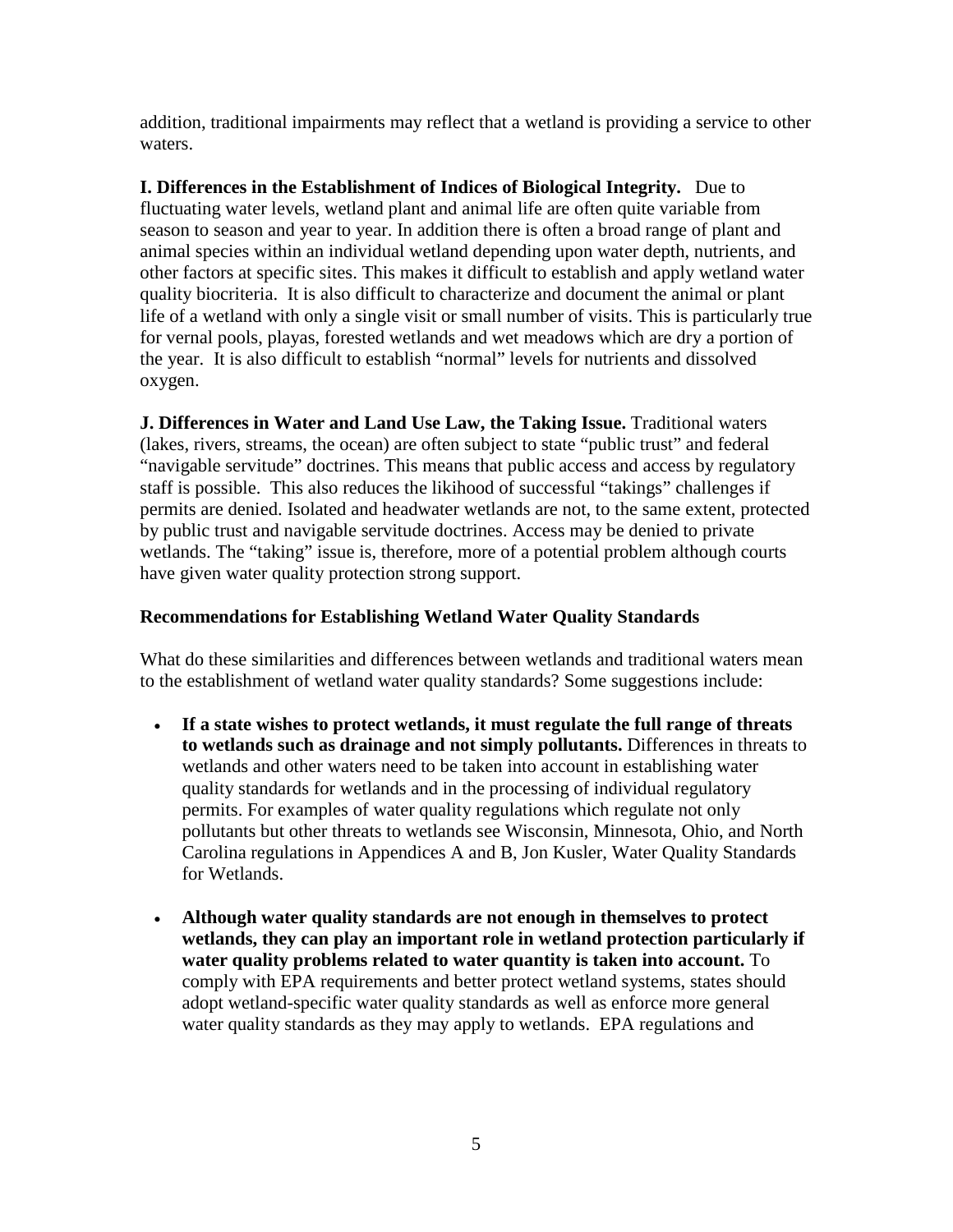guidelines require states to adopt water quality standards for wetlands.<sup>[6](#page-6-0)</sup> States should do so not only because it is required to do so but because such regulations could help protect and restore the unique features of wetlands, provide more specific guidance for landowners in 401 water quality certification, and help coordinate wetland-related permitting activities in the state. Most states could apparently adopt wetland-specific water quality regulations pursuant to existing pollution control statutes as has been done in Wisconsin, Minnesota, North Carolina and other states.

- **Water quality standards for wetlands need to reflect both the "land" as well as the "water" characteristics of wetlands.** Water quality standards need to reflect the dual roles of wetlands as waters in their own right as well as roles in protecting other waters from pollution. Watershed approaches to wetland protection and management are therefore desirable including integrated assessments, integrated goal setting, integrated regulations (wetland protection, flood loss reduction, stormwater management) and integrated mitigation requirements for impacts to wetlands. Designated uses and criteria for such uses need to reflect the dual roles for wetlands including the protection of other waters. However, dual roles also need to be approached with care because pollution and sediment control functions of wetlands to protect other waters may also result in destruction or impairment of wetlands.
- **Water quality designated uses and standards for wetlands need to reflect the full range of unique services and functions provided by wetlands.** For example, designated uses and regulatory standards need to protect not only pollution control, swimming and fishing but flood storage, flood conveyance, wave attenuation, erosion control and ground water recharge.<sup>[7](#page-6-1)</sup> See, for example, the wetland and water quality standards of North Carolina, Wisconsin, Minnesota, and Ohio which list such broader services and functions as "designated uses" and establish protection standards for them.
- **Designated uses and standards for uses need to reflect the large number of individual wetlands often encountered in a state.** This favors adoption of narrative water quality criteria and procedures for wetlands as a whole or classes of wetlands rather than water quality standards for individual wetlands although there should be flexibility in procedures so that state water pollution control agencies can adopt wetland-specific water quality standards for particular wetlands when important wetland resources are threatened. Adoption of TMDLs may also be

<span id="page-6-1"></span><span id="page-6-0"></span> <sup>6</sup> <sup>6</sup>[http://www.epa.gov/owow/wetlands/regs/quality.html.](http://www.epa.gov/owow/wetlands/regs/quality.html) EPA provides in its National Guidelines: Water Quality Standards for Wetlands that "Water quality standards for wetlands are necessary to ensure that the provisions of the Clean Water Act (CWA) applied to other surface waters are also applied to wetlands." <sup>7</sup>See EPA Wetlands and 401 Certification: Opportunities and Guidelines for States and Eligible Indian Tribes (1989) which provides, in part that "Clearly, the integrity of waters of the U.S. cannot be protected by an exclusive focus on wastewater effluents in open waters…A State's authority under Section 401 includes consideration of a broad range of chemical, physical, and biological impacts. The State's responsibility includes acting upon the recognition that wetlands are critical components of health, functioning aquatic systems."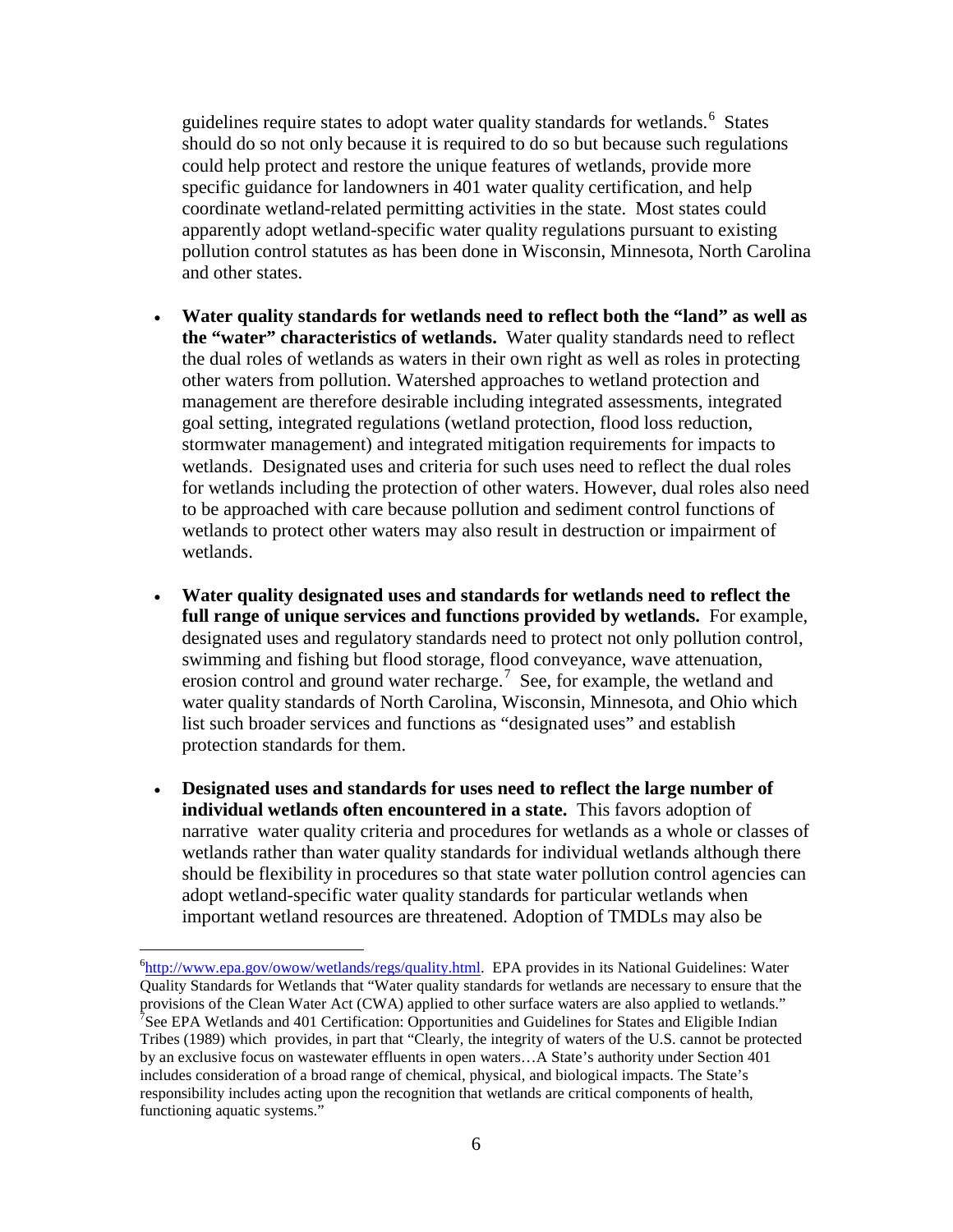appropriate in some cases for individual wetlands threatened by pollution or other activities. See discussion in the appendices of a companion paper: Jon Kusler, TMDLs and Wetlands.

- **A general wetland antidegradation policy is needed with careful review procedures for exceptions to the antidegradation standard.** A general antidegradation policy with implementing procedures makes sense for both traditional waters and wetlands to achieve the Clean Water Act goal to "restore and maintain." All of the states with wetland water quality standards have adopted antidegradation policies although the specifics differ. Limited and carefully proscribed exceptions in the application of this policy are also needed, particularly for activities involving some measure of pollution or impairment of wetlands (e.g., agriculture). This may degrade wetlands though the wetlands subject to such a designated use may serve to improve waters as a whole. At a minimum, destruction or serious impairment of a natural wetland should not be allowed. [8](#page-7-0) States should require compensatory mitigation where some measure of degradation is allowed. See, for example, the wetland and water quality standards of Minnesota, Wisconsin, Ohio and North Carolina and the general wetland water quality guidance of Washington State. See Appendices A and B, Jon Kusler, Water Quality Standards for Wetlands.
- **Water quality designated uses and standards for wetlands need to reflect the sensitivity of wetlands to small changes in hydrology and the cumulative impact of land and water use activities upon wetlands.** This favors protection and management of wetlands within watershed planning and management contexts. Cumulative impacts should be explicitly addressed. See appendices of Jon Kusler, Wetlands and TMDL's.
- **The "outstanding resource waters" designation can be used as part of an antidegradation policy to protect rare wetland types or wetlands with special functions and values.** Such wetlands have to some extent already been identified in in state "Heritage" programs. For examples from states see Maryland, Wisconsin and Minnesota in Appendix B of Jon Kusler, State Wetland Water Quality Standards.
- **Water quality standards for wetlands need to reflect the relative biological condition of wetlands.** Measurement of wetland biological condition relative to undisturbed wetlands can help states develop and apply water quality standards to individual wetlands or classes of wetlands. Nevertheless, biological condition often only partially reflects wetland goods and services and broader factors need to be considered in determining beneficial uses and criteria for protecting beneficial uses. For example, the value of urban wetlands for pollution control, flood storage, flood conveyance, wave retardation and other goods and serves and not simply relative biological condition needs to be considered. See the regulations of Wisconsin,

<span id="page-7-0"></span> <sup>8</sup>  ${}^{8}$ See 40 CFR 131.10 which provides, in part: "In no case shall a State adopt waste transport or waste assimilation as a designated use for any waters of the United States."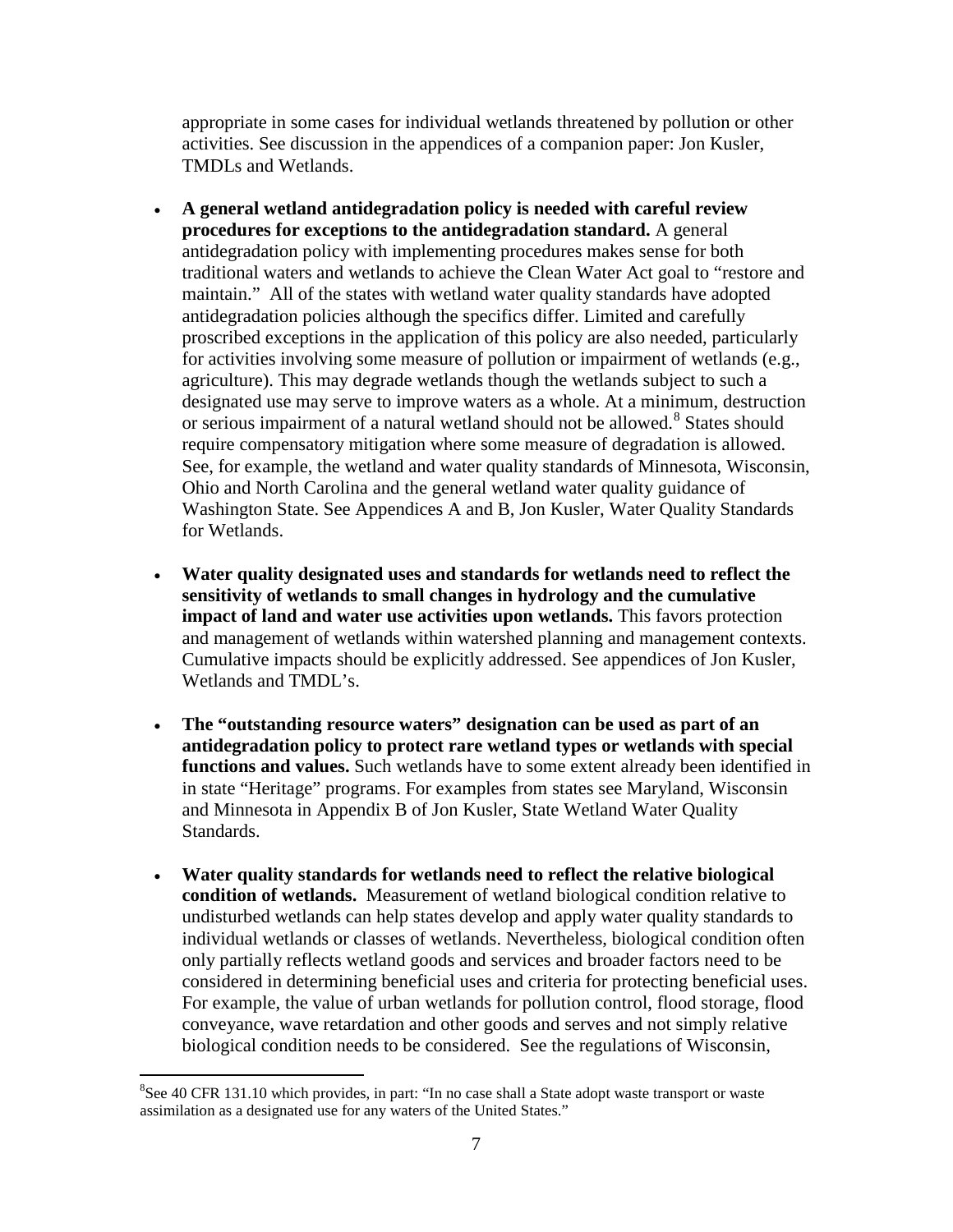Minnesota, North Carolina, and Ohio which address a range of goods and services including "values."

- **A state may best combine adoption of wetland-specific water quality standards with improved inventories of wetland and related resources including updated wetland maps and (possibly) the preparation of more specific wetland maps indicating wetland areas with specific functions and values such as flood storage and conveyance, erosion control and pollution control.** These efforts would build upon existing efforts to map wetlands, to identify potential wetland restoration sites, to identify wetlands as waters of special importance, and to provide a general characterization of wetland functions of the sort undertaken by the U.S. Fish and Wildlife Service for the Nanticoke in Maryland.
- **States should develop cooperative wetland monitoring programs with the help of other state agencies, federal agencies, local governments and private organizations (e.g. the Nature Conservancy).** Such monitoring could help the state develop more specific water quality standards for wetlands, track regulatory permits, determine the effectives of mitigation, and help determine net losses and gains of wetland and related resources. Establishment of a system of state wetland reference sites like that developed in Pennsylvania should (desirably) be part of such a monitoring program. See Minnesota for an example of a state-wide monitoring program with many elements. See Appendices A and B, Jon Kusler, Water Quality Standards for Wetlands.

#### **Selected Suggested Readings and Websites (See generally the following):**

EPA, Environmental Indicators of Water Quality in the United States (1996)

W. Mitch and J. Gosslink, Wetlands (2d ed.) (1993)

R. Tiner, Wetland Indicators, A Guide to Wetland Identification, Delineation, Classification, and Mapping (1999).

J. Cronk & M. Fennessy, Wetland Plants, Biology and Ecology (2001)

EPA, Wetlands and 401 Certification: Opportunities and Guidelines for States and Eligible Indian Tribes (1989) [http://yosemite.epa.gov/water/owrcCatalog.nsf/065ca07e299b464685256ce50075c1](http://yosemite.epa.gov/water/owrcCatalog.nsf/065ca07e299b464685256ce50075c11a/cd15cd29df94e01d85256d83004fd959!OpenDocument) [1a/cd15cd29df94e01d85256d83004fd959!OpenDocument](http://yosemite.epa.gov/water/owrcCatalog.nsf/065ca07e299b464685256ce50075c11a/cd15cd29df94e01d85256d83004fd959!OpenDocument)

EPA, National Guidance Water Quality Standards for Wetlands (1990) <http://www.epa.gov/wetlands/regs/quality.html>

ELI Study of State Wetland Programs, State Profiles [http://www.eli.org/Program\\_Areas/state\\_wetlands.cfm](http://www.eli.org/Program_Areas/state_wetlands.cfm)